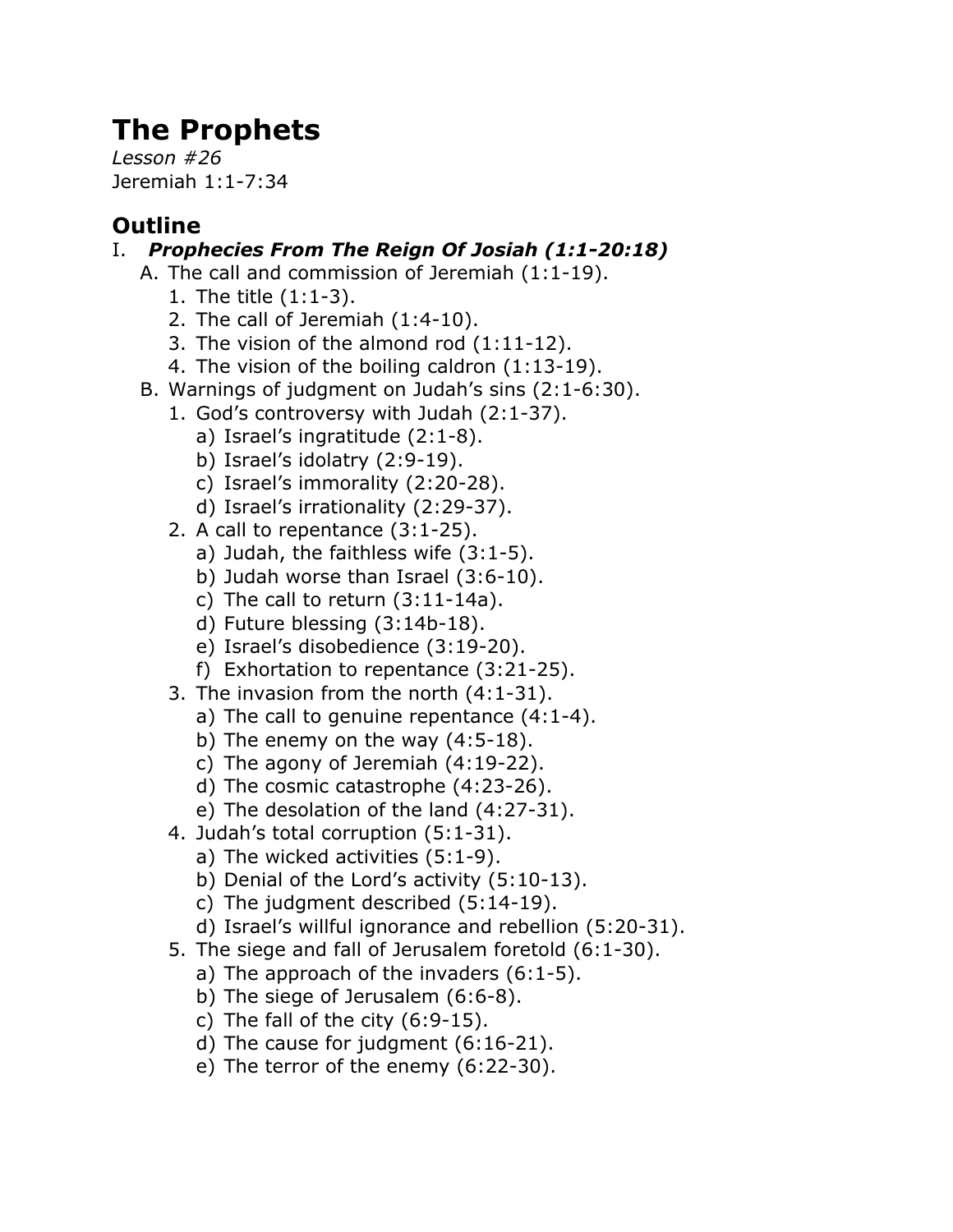- C. Jeremiah's temple address (7:1-10:25).
	- 1. No refuge in the temple (7:1-34).
		- a) Misplaced confidence (7:1-7).
		- b) Indifference to godly living (7:8-11).
		- c) The example of Shiloh (7:12-15).
		- d) Worship of the queen of heaven (7:16-20).
		- e) Obedience is better than sacrifice (7:21-26).
		- f) Reception of Jeremiah's message (7:27-28).
		- g) Lament over Judah's desolation (7:29-34).

#### **Notes**

#### *Jeremiah 1:1-20:18*

- The call and commission of Jeremiah (1:1-19).
	- The title (1:1-3).
		- The first three verses stand alone as a superscription to the entire book. This is typical of many prophetic books (cf. Isaiah 1:1; Hosea 1:1; Joel 1:1; Amos 1:1; Micah 1:1; Zephaniah 1:1).
		- Two brief reigns which occurred between these longer ones are not mentioned (Jehoahaz and Jeconiah), and no reference is made to the reign of Nebuchadnezzar.
	- The call of Jeremiah (1:4-10).
		- Jeremiah was set apart by God for his prophetic ministry before he was born. Paul and John were similarly chosen (Galatians 1:15; Luke 1:13-17). "Knew" includes more than intellectual knowledge; it is indicative of a relationship between parties (cf. Genesis 4:1; Amos 3:2).
		- So often, people look for external, physical proof of God's presence in and approval of their lives when the only "proof" He might offer is the promise that He is with them.
	- The vision of the almond rod (1:11-12).
		- The terms for "almond" and "hasten" are almost identical in Hebrew. By merely pointing to an almond branch, Jeremiah can make the point to his audience that the Lord is watching His prophecies to ensure they are carried out.
		- There will be opposition to and refutations of Jeremiah's prophecies, but the Lord's words will not fail, because He Himself will "perform" it.
	- The vision of the boiling caldron (1:13-19).
		- God has given Jeremiah a taste of what he will be prophesying to the people of Judah, and He recognizes that this will not be an assignment that Jeremiah will cheerfully accept.
		- The reason why the word of the Lord is terrifying is because of the response it evokes from those to whom it is directed.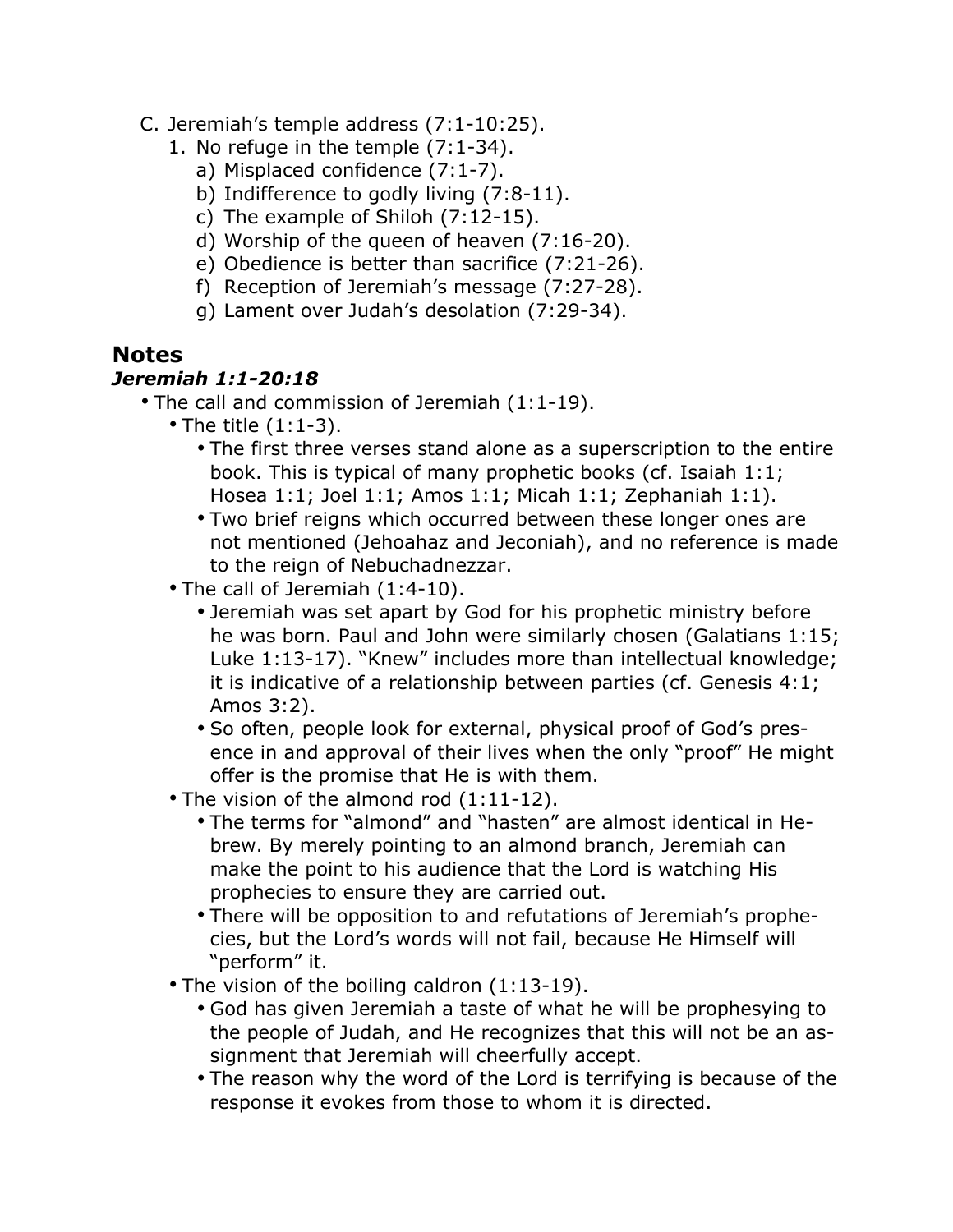- Acceptance of this call requires a measure of faith on Jeremiah's part.
- Warnings of judgment on Judah's sins (2:1-6:30).
	- God's controversy with Judah (2:1-37).
		- Israel's ingratitude (2:1-8).
			- As a whole, this unit serves to set up the metaphor of Jerusalem/Israel as the bride of the Lord.
			- Israel was holy to the Lord in order to fulfill the promise made to Abraham that all of the world would be blessed through him and his descendants. They are also God's firstfruits, the most prized produce (cf. Isaiah 5:1-7).
			- Those specifically entrusted with reminding the people of what the Lord has done for them lead the way in forgetting or ignoring the Lord.
		- Israel's idolatry (2:9-19).
			- The gods to whom the Israelites were turning for spiritual sustenance were broken; any nourishment they might have provided had seeped out, leaving the people with nothing.
			- The term "backslidings" is used particularly in Jeremiah 3 to denote Israel as a "faithless" wife, a wife who has prostituted herself with other gods. The people have learned a bitter lesson in the process.
		- Israel's immorality (2:20-28).
			- Jeremiah uses several metaphors depicting the rampant idolatry of the people. It is as if one illustration is not enough to convey the totality of the corruption in their lives.
			- God challenges the people to call to their gods to save them from their troubles, troubles that come when the Lord punishes them for their sins. They think the Lord does not deserve their allegiance.
		- Israel's irrationality (2:29-37).
			- Israel has been restless and dissatisfied with Him for no reason, choosing to roam from Him rather than accepting what He provides for them. They fail to appreciate the blessings they have, so they turn their attention to other sources of provision and protection.
			- Jerusalem placed military and political dependence in Egypt and Assyria. Whatever the external threat, they should be looking to the Lord -- their Savior, the Lord of Hosts, He who brought them out of Egypt with a mighty hand and an outstretched arm -- to protect them.
	- A call to repentance (3:1-25).
		- Judah, the faithless wife (3:1-5).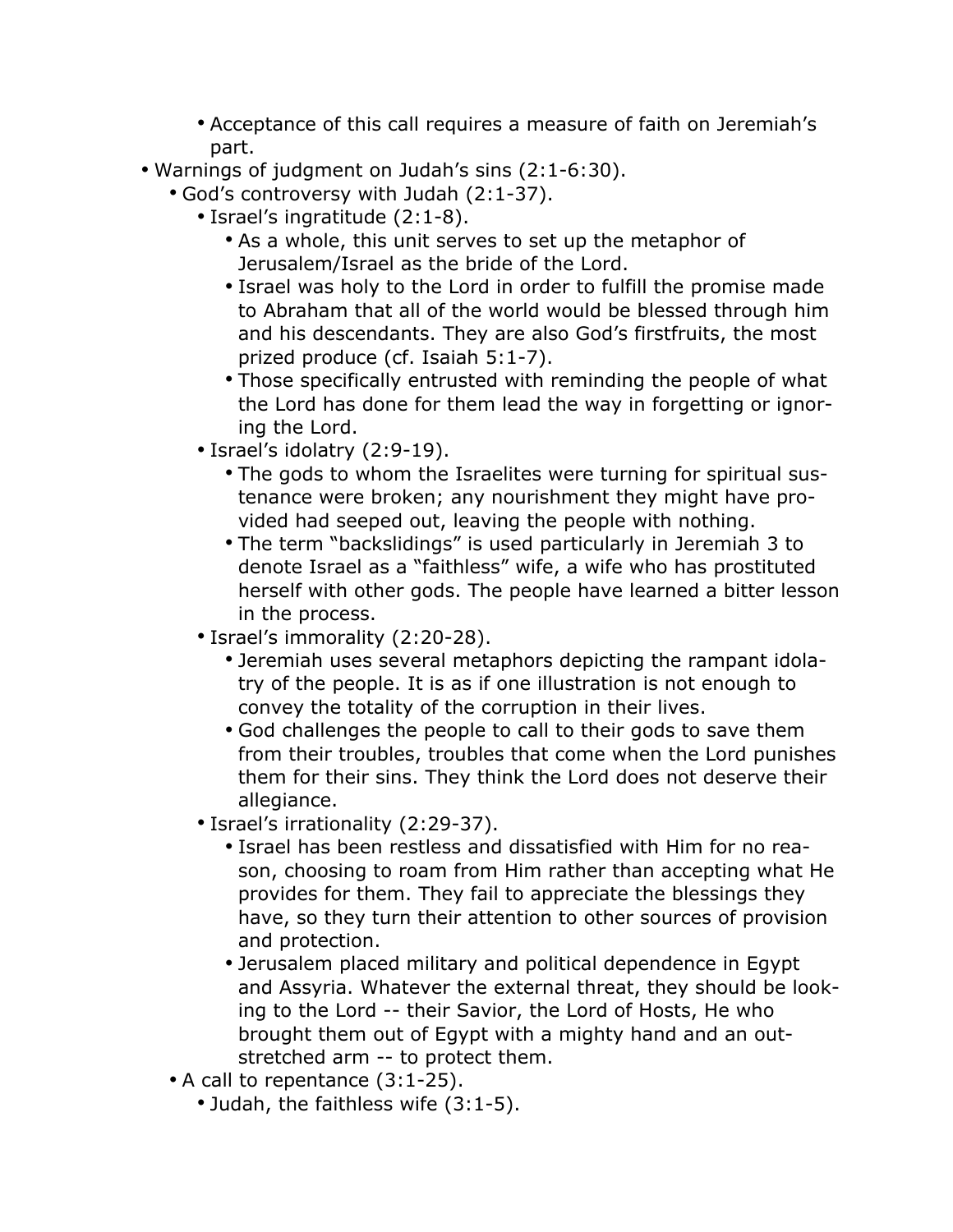- Anywhere one looks, even on the "high places," one can find a place where Israel has been unfaithful to her husband.
- Israel could not say that they were unaware of His displeasure. He had placed them in economic peril so that they would recognize their wrongs and repent.
- Judah worse than Israel (3:6-10).
	- The Lord reveals that He had a dual purpose in His harsh treatment of the northern tribes. His primary goal was to bring them to repentance; but He also had a secondary goal of bringing Judah to repentance.
	- The people of Judah followed Josiah's lead because he was king and stopped their idolatrous practices, but they still did not see idolatry itself as the problem.
- The call to return (3:11-14a).
	- Israel is more righteous, but that does not mean that she is acceptable to the Lord as she is.
	- It is likely that Judah had developed an arrogant and "holierthan-thou" attitude toward Israel, because the Lord had exiled them to Assyria.
- Future blessing (3:14b-18).
	- "Faithless" can be translated "ever-turning." So, the Lord is calling on His "ever-turning sons" to "return" to Him; He wants them to stop turning away from Him continuously and turn in just one direction -- toward Him.
	- The phrase "in those days" (vss. 16, 18) refers to messianic times. In that era of blessing, no one will even mention the ark of the covenant of the Lord. The worship of God will need no visible aids, for God will dwell among His people. The old covenant, of which the ark was a central feature, is to give way to another -- a preview of 31:31-34.
- Israel's disobedience (3:19-20).
	- God expected them to respond as grateful and obedient sons, but instead they responded as an unfaithful wife.
	- Their expected call to God comes from an insincere heart. What God is looking for is people whose lives will change as a result of their relationship to Him.
- Exhortation to repentance (3:21-25).
	- The people did not heed His commands to remember what He did for them in getting them out of Egypt and settling them in their own land (cf. Deuteronomy 4:9; 7:18; 8:18-19).
	- The Lord reveals His patience and forgiveness by repeating the call for repentance (vss. 12, 14). They have sacrificed their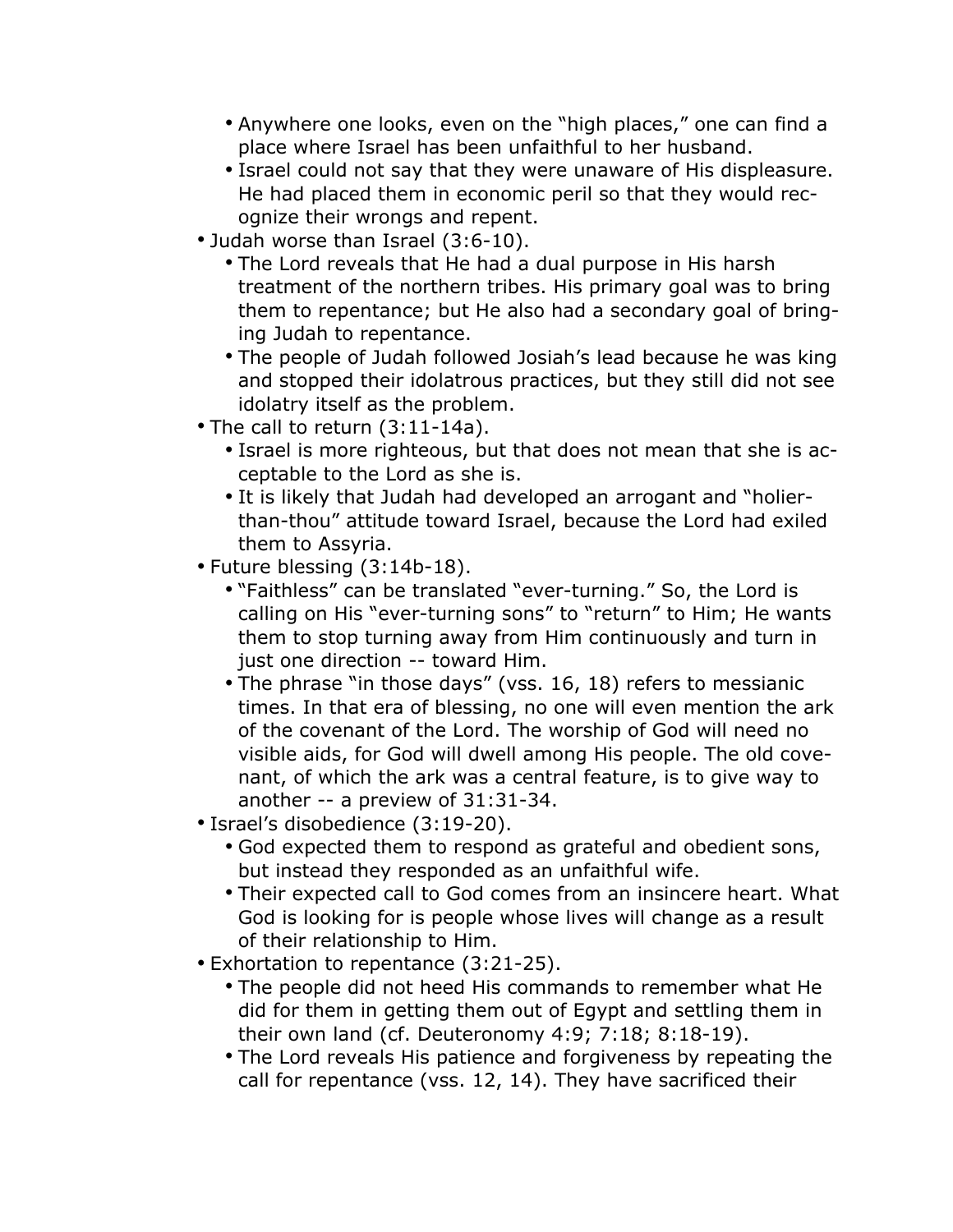sustenance to idols but now realize that they posses no true power to help them.

- The invasion from the north (4:1-31).
	- The call to genuine repentance (4:1-4).
		- The hurdle which the Israelites must overcome is the temptation to replace the deception of their idols (3:23) with the deception of repentance (cf. 3:10).
		- The practice of a true religion of the heart, as originally prescribed by Moses, would create a people through whom God could fulfill His promises to Abraham and His place for rescuing humanity from its sinfulness and sufferings.
	- The enemy on the way (4:5-18).
		- The impending calamity was not something determined by the Babylonians; it is the Lord's plan.
		- Jeremiah speaks to Jerusalem as a woman with a soiled heart. He appeals to her to wash her heart, which is similar to language used by David (Psalm 51:2, 7, 10, 14).
		- The Lord is not unaffected by what is transpiring. He takes no joy in seeing His people suffer (cf. Hosea 2:14-23).
	- The agony of Jeremiah (4:19-22).
		- Both Jeremiah and the Lord take turns expressing the grief and heartache they both feel over the fate that confronts the people of Judah.
		- For the Old Testament writers, to "know God" is to live a righteous and merciful life toward one's neighbors. It is a verb of action, not a verb of comprehension (cf. 22:15-16).
	- The cosmic catastrophe (4:23-26).
		- This beautiful section has been acclaimed as one of the most forceful passages in all of prophetic literature. It is unique for its vividness, simplicity, directness, breadth of reference and gravity of subject matter.
		- The Lord, who gave life to this land, has now taken life away, because His people have stirred up His fierce anger. It is the story of Genesis 1 in reverse.
	- The desolation of the land (4:27-31).
		- The final unit of this chapter opens with the Lord echoing the thoughts just expressed by Jeremiah. The created world reflects the devastation and sorrow experienced by the people of Judah.
		- Vss. 30-31 compare two images of women which represent the beginning and the end of Judah's relationship with foreign nations and their false gods.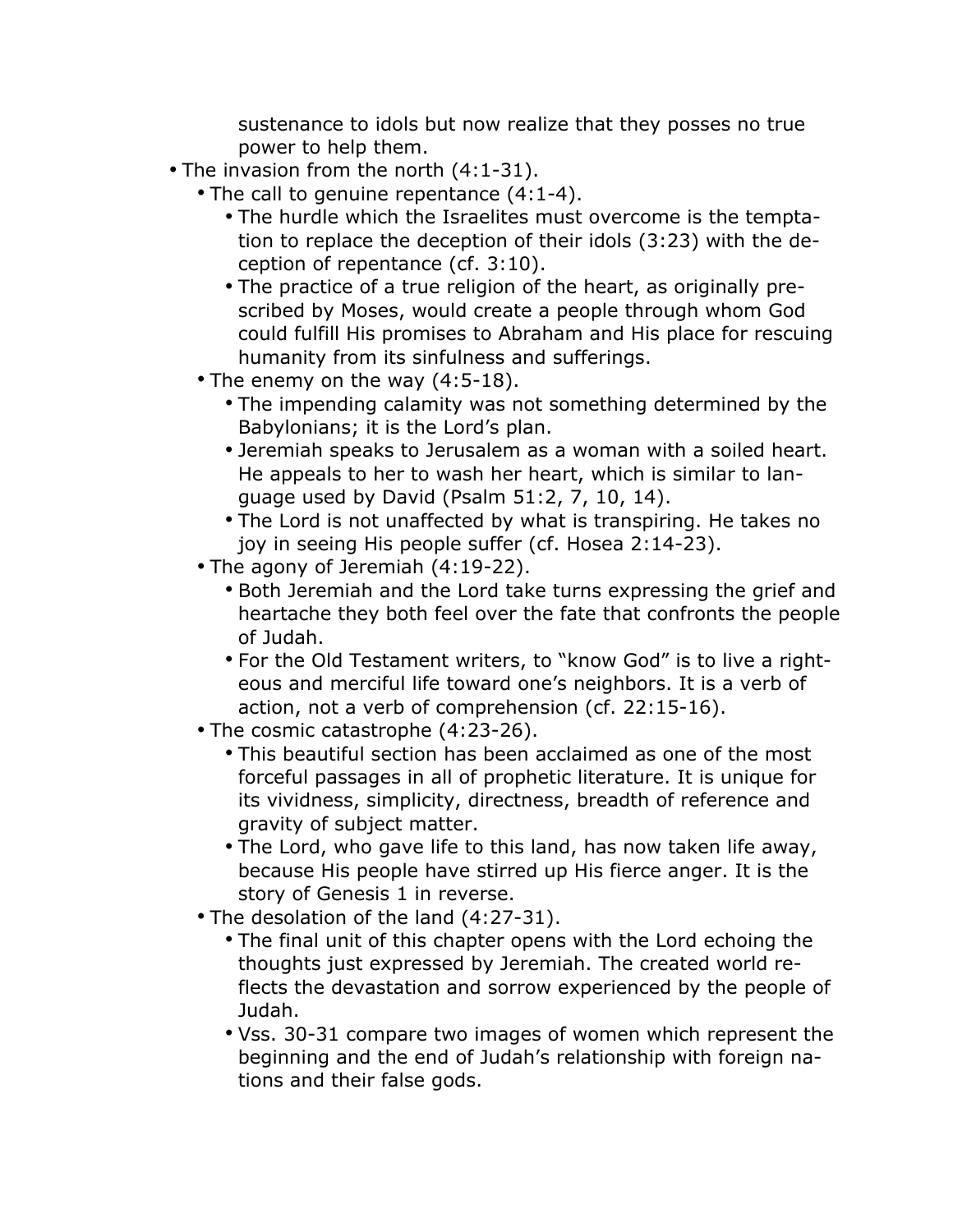- Judah's total corruption (5:1-31).
	- The wicked activities (5:1-9).
		- The opening lines of this chapter reminds one of the story of Sodom and Gomorrah in Genesis 18:21.
		- There is a standard -- a very low standard -- that must be met if the Lord is to forgive His people and prevent the Babylonians from attacking, but it turns out to be too high.
		- Between the questions are three charges which expose how Judah's idolatry is evidence of her foolish ingratitude.
	- Denial of the Lord's activity (5:10-13).
		- The coming destruction will not be total; there will be a remnant, some branches of the vine left behind (cf. 2:21).
		- The other prophets see the warning signs of a Babylonian invasion, but they dismiss them and predict that all will be well.
	- The judgment described (5:14-19).
		- "This word" is the lies and baseless claims of the prophets mentioned in vss. 12-13.
		- Jeremiah accuses the nation of actually being less zealous about their religion than their pagan neighbors. Israel does not uphold reverence for God in her own land, even though He is the only true God.
	- Israel's willful ignorance and rebellion (5:20-31).
		- The Lord's first accusation is that the people do not honor and respect Him as creator. The proper response should be to have hearts that fear and tremble before Him.
		- The Lord's second accusation concerns social oppression as the rich and powerful manipulate the system to the detriment of orphans and the poor. The whole nation is held accountable for their sins.
- The siege and fall of Jerusalem foretold (6:1-30).
	- The approach of the invaders (6:1-5).
		- These verses summon a sense of urgency and anxiety with the verbal sounds of battle.
		- The repetition of sounds in quick succession reflects the sense of urgency; the speaker does not want to wait another day.
	- The siege of Jerusalem (6:6-8).
		- The seeming inevitability of the attack in the preceding verses is tempered by the end of the section.
		- Jerusalem is told that God's words of destruction are only threats, and that they are to heed these threats lest God finally abandon and destroy them.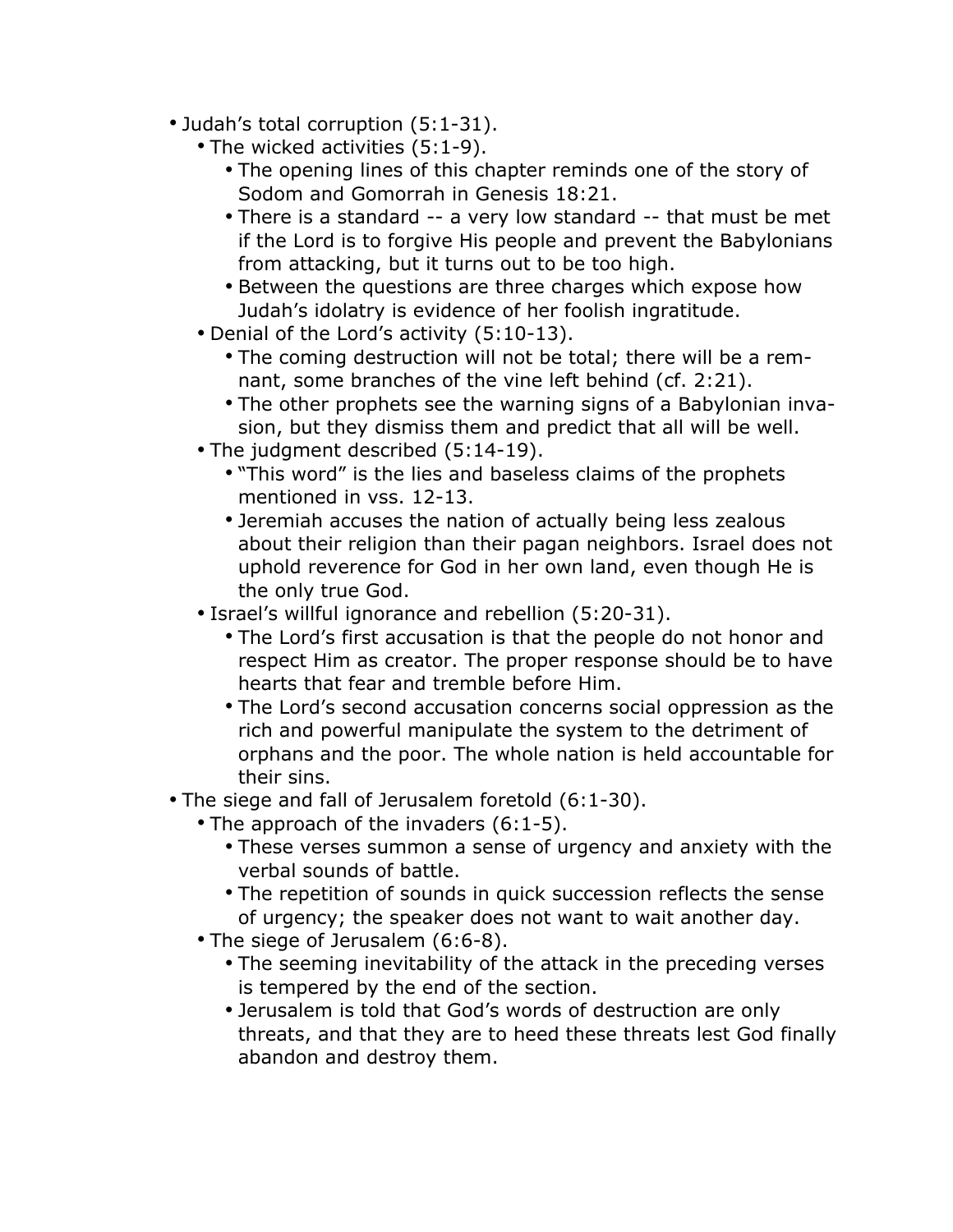- The fall of the city (6:9-15).
	- The Lord returns to a tone of inevitable destruction with vs. 9. There will be no remnant in the land this time.
	- The rest of this section serves to justify such a harsh sentence. It is not a result of some irrational expectations from the Lord; the fault lies with the people themselves.
- The cause for judgment (6:16-21).
	- This section shows that the sacrificial system was only one aspect of the Old Testament concept of worship.
	- The imagery of the "old paths" probably is to be traced back to Deuteronomy (5:33; 9:16; 11:28; 13:5; 31:29). God is calling them back to the attitude they held toward God's laws when they were given.
- The terror of the enemy (6:22-30).
	- The Babylonians strike fear in the hearts of their enemies, for they are not only a massive army, they are also cruel and show no mercy.
	- After all the process of burning away the dross, there is nothing left. Just as he earlier could not find a man, now he can find no pure metal.
- Jeremiah's temple address (7:1-10:25).
	- No refuge in the temple (7:1-34).
		- Misplaced confidence (7:1-7).
			- The basic message to the temple crowd consists of two points. The first is a call to repentance. The second is to not be deceived by the presence of the temple.
			- The people believe that the Lord will unconditionally protect the temple and the city against attackers. Jeremiah convinces them this is false.
		- Indifference to godly living (7:8-11).
			- Jeremiah accuses the people of using the temple as robbers would use a hideout.
			- They believe that they can get away with murder and still expect God to accept them because of their sacrifices. Their sacrifices have essentially become bribes.
		- The example of Shiloh (7:12-15).
			- The irreverent attitude of Jeremiah's own ancestors had led to the defeat of Israel's armies and the capture of the ark (1 Samuel 2-4).
			- Jeremiah pleads with them not to make the same mistake his people had made, but their pride prevents them from receiving his message.